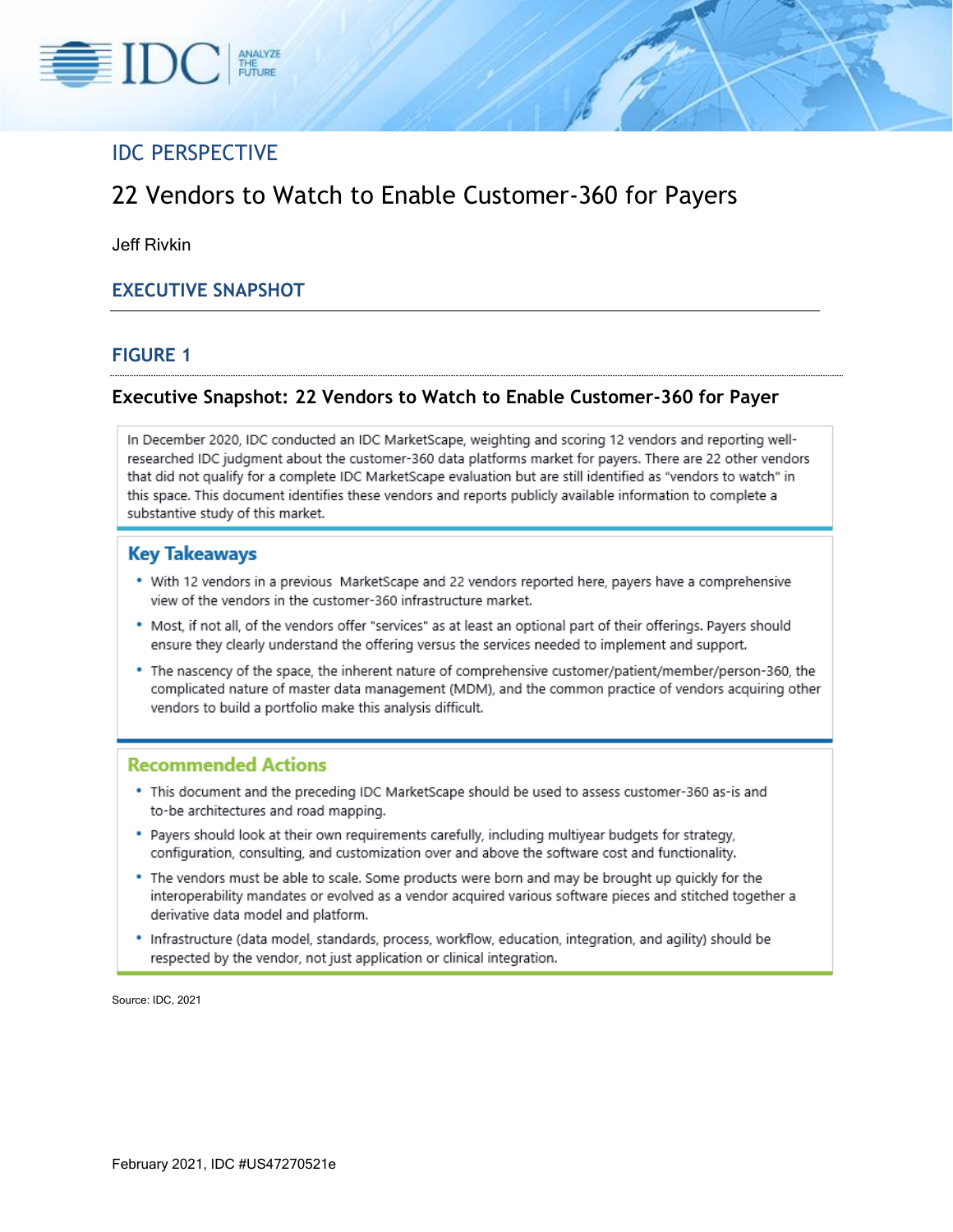### **IN THIS EXCERPT**

The content for this excerpt was taken directly from 22 Vendors to Watch to Enable Customer-360 for Payers (Doc #US47270521). All or parts of the following sections are included in this excerpt: Situation Overview, Advice for the Technology Buyer, and Learn More sections that relate specifically to Cognizant, and any figures and or tables relevant to Cognizant.

### **SITUATION OVERVIEW**

In December 2020, IDC conducted an IDC MarketScape, weighting and scoring 12 vendors and reporting well-researched IDC judgment about the customer-360 data platforms market for payers. IDC analysts base individual vendor scores, and ultimately vendor positions on the IDC MarketScape, on detailed surveys and interviews with the vendors, publicly available information, and end-user experiences in an effort to provide an accurate and consistent assessment of each vendor's characteristics, behavior, and capability. For more information, see IDC MarketScape: U.S. Customer-360 Data Platforms for Payers 2020-2021 Vendor Assessment (IDC #US46997020, December 2020).

There are 22 other vendors that did not qualify for a complete IDC MarketScape evaluation but are still identified as "vendors to watch" in this active space. This IDC Perspective identifies these vendors and reports publicly available information to complete a substantive study of this market. Readers of both documents will get a complete view of this nascent and evolving market.

## **Context: Market Definition**

- The customer-360 data platforms market for payers includes a top-down approach to physical data architecture and is based on a data management life cycle. Data is loaded, curated, stored, accessed, aggregated, and archived. Applications and analytics are quickly spun up and down once the data, workflow, and services are in place. This approach centers on a "canonical data model," is based on standards (such as the HL7, Fast Healthcare Interoperability Resources [FHIR], and ONC U.S Core Data for Interoperability [USCDI] or the Observational Medical Outcomes Partnership [OMOP] data model, which is an approved OSCDI model that is mappable with public information to FHIR standards).
- The data platform not only is the structure of the data but also includes the workflow around ingestion, mapping, cleansing, codifying, and verifying personal identification and data quality. Once staged, services layers or applications can point to the data in its various forms of aggregation and content. Services are enabled for analytic workbenches, models, reports, dashboards, and machine learning (ML) opportunities.

### **Context: Market Overview**

This market is strewn with small tech companies, analytic companies, dashboard companies, services companies, methodology-centric companies, population health companies, and others trying to capture this emerging market. While not all of these companies are attempting full "customer-360," they are worth keeping an eye on in the enterprise-360 space.

Vendors came from many roots toward this recent customer-360 branding for payers. A desire for a unified view of patients/members/consumers has hit healthcare, and payers with their blended "payvider" role now are reacting. This analysis found vendors with previous experience in:

■ Other industries (finance, sales, CRM)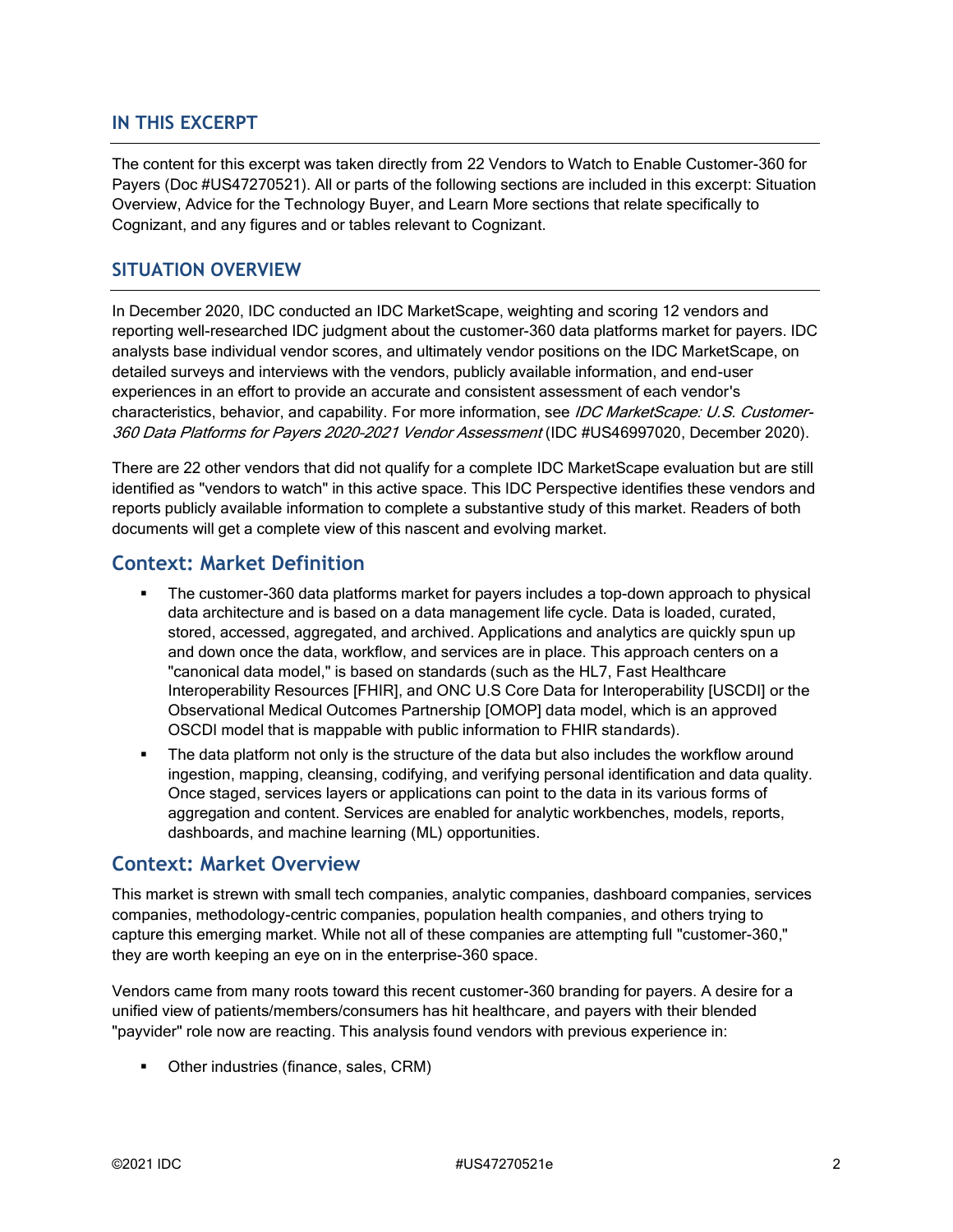- Horizontals (API, data exchange, workflow management)
- **•** Payer health administration (care, utilization, and population health management; cost/quality analytics)
- Payer core administration (enrollment, claims, appeals)
- Data management (data factories, data warehousing, NoSQL databases)
- **EXECT** Health information exchange, EDI, interoperability
- Electronic health records
- **•** FHIR and other standards

This document emphasizes the surrounding customer-360 ecosystem includes vendors with experience in these industries, plus:

- Pure interoperability/API
- Patient experience
- Consumer experience
- Patient engagement
- Cloud-native data management
- Reference data management
- **•** Digital healthcare experience
- Suites of point solutions for payers
- **■** Identity management
- Ancillary data providers
- **Employer-focused solutions**
- Social determinants of health (SDOH) member data
- **E** Al-driven insights on member data
- **Example 1** Front/middle/back-office payer workflows and payer operations

# **Context: MarketScape Participants**

In December 2020, IDC conducted an IDC MarketScape, weighting and scoring 12 vendors and reporting well-researched IDC judgment about the customer-360 data platforms market for payers. IDC analysts base individual vendor scores, and ultimately vendor positions on the IDC MarketScape, on detailed surveys and interviews with the vendors, publicly available information, and end-user experiences in an effort to provide an accurate and consistent assessment of each vendor's characteristics, behavior, and capability. Vendors profiled in that document were:

- Arcadia
- **•** Diameter Health
- Edifecs
- ELLKAY
- **■** HealthTrio
- **IBM Watson Health**
- **■** Innovaccer
- **InterSystems**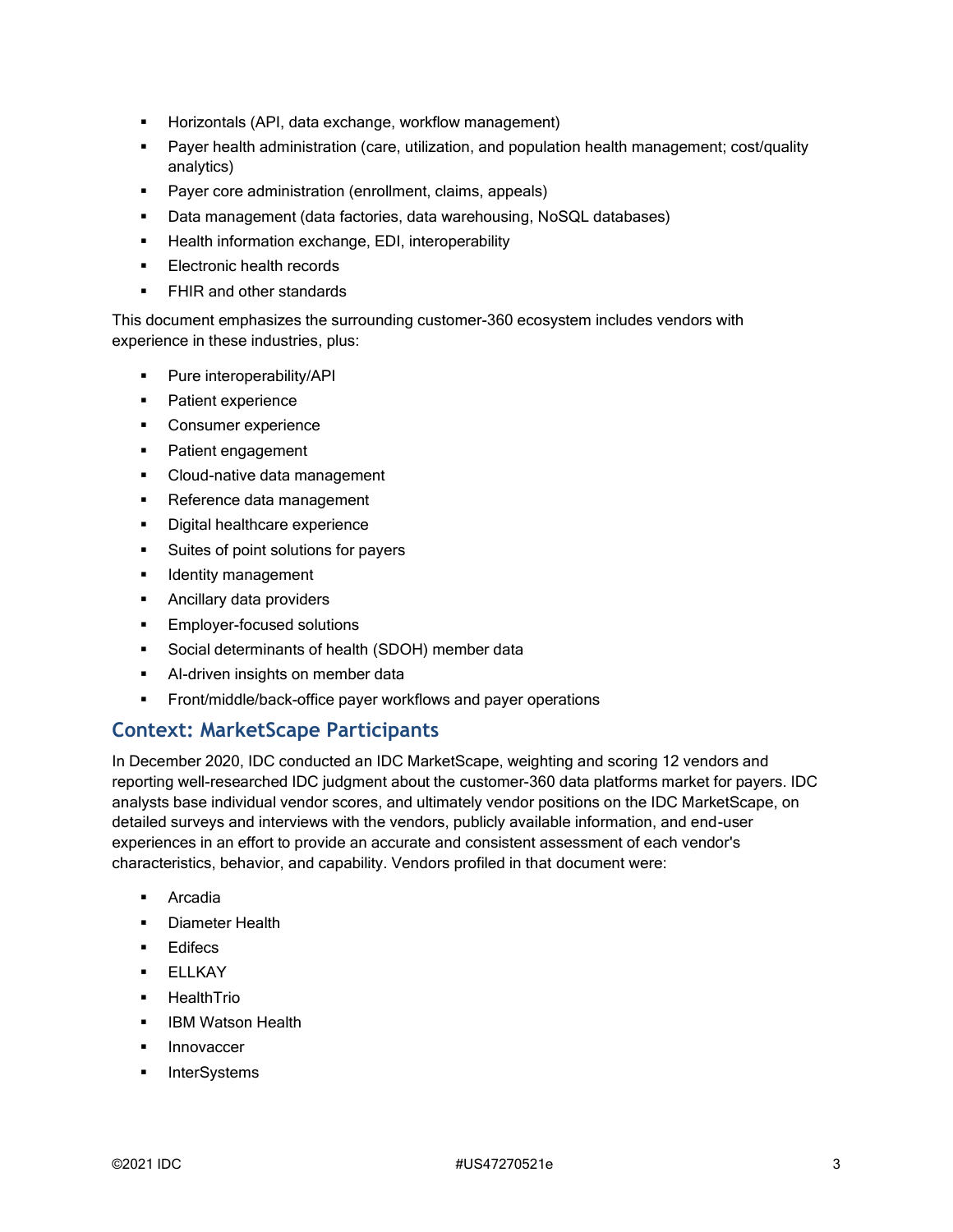- Medecision
- Salesforce
- Smile CDR
- **Zipari**

## **Analysis: Vendors to Watch**

There are 22 other vendors that did not qualify for a complete IDC MarketScape evaluation but are still identified as "vendors to watch" in this active space. This document identifies these vendors and reports publicly available information to complete a substantive study of this market.

### *Cognizant*

Cognizant is taking a strategic approach to enabling on-demand data access by investing in expanding the capabilities of its existing products, launching new solutions, and moving toward a nimble SaaS delivery model that can scale to customer demands and deliver data-driven access and engagement. The foundation of that offering, a data orchestration and management layer called the Cognizant TriZetto Healthcare Platform, is developed based on three core tenets:

- Data liquidity: It *integrates* disparate systems across the healthcare ecosystem to realize the power of data in healthcare and deliver collaborative care across members, providers, and the care community.
- **Cost and operational efficiencies:** It *automates* the movement of data, insights, and services across the care continuum utilizing data standards, modern interfaces, preconfigured and customizable connectors, and published APIs.
- Business and digital transformation: It *delivers* collaborative care across members, providers, and the care community to empower better patient engagement and outcomes and support new and evolving healthcare business models.

The components of the platform are described as follows:

- Cognizant Interoperability Solution is an end-to-end offering that pairs modular SaaS products with strategic consulting to connect disparate systems, standardize data, and enable secure, authenticated access in real time. The Cognizant TriZetto Connected Interoperability Solution includes SaaS interoperability products that enable members to securely access health data from payer Core systems and other data sources (clinical systems, administrative systems, data warehouses, etc.) on demand. The products have a modular design and built-in security to assist payers in meeting federal requirements, real-time utilization management, automated care management, and improved patient outcomes. Products include the TriZetto Interoperability Data Hub, TriZetto Interoperability Adapter, TriZetto Interoperability API Gateway, and TriZetto Interoperability Privacy & Consent Engine. All of these products can ingest data in HL7 V2/3, C-CDA, and 5010 formats.
- **Cognizant TriZetto Systems of Engagement** provide members and providers with real-time information via SaaS portals. Components include:
	- **EXEDENT Cognizant TriZetto EngageMember** is a solution that enables members to securely access their claims, coverage, cost, and network data in real time from core administration systems.
	- **Cognizant TriZetto EngageProvider** equips providers with real-time transactional data delivered through a SaaS engagement solution that taps into core administrative systems to give providers a single source of real-time data, including eligibility, claims, coverage,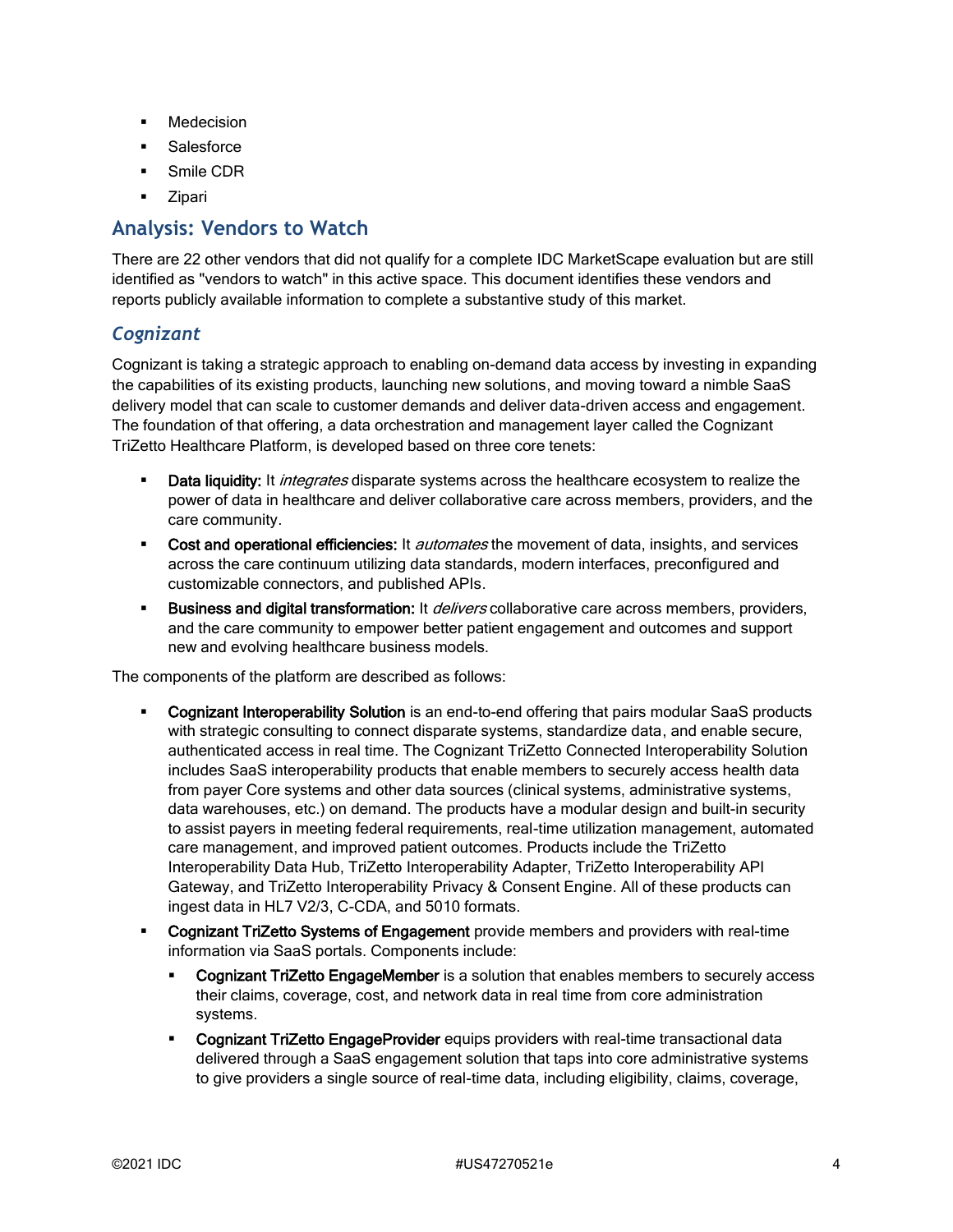referrals, and authorizations. This solution offers self-service capabilities through an intuitive interface to help providers more efficiently manage their practices and support member care decisions to improve outcomes and lower costs.

Cognizant has totally absorbed TriZetto after the acquisition seven years ago and has rededicated itself to a growth strategy in all areas of payer technology. Its core experience and its comprehensive solutions to the industry's pain points should put it on any payer's short list for customer-360 technologies and services.

## **ADVICE FOR THE TECHNOLOGY BUYER**

- This document and the preceding MarketScape can be used to assess customer-360 as-is and to-be architectures and road mapping.
- It is very hard to compare the "products" that the vendors offer. Most, if not all, of the vendors offer "services" as at least an optional part of their offerings. The nascency of the space, the inherent nature of comprehensive customer/patient/member/person-360, the complicated nature of master data management (MDM), and the common practice of vendors acquiring other vendors to build a portfolio make this analysis difficult. Payers should look at their own requirements carefully, including multiyear budgets for strategy, configuration, consulting, and customization over and above the software cost and functionality.
- Differentiation also occurred in strategic direction, implementation approach, and accompanying software. This is an emerging market; therefore, a vendor's context (clinical data integration, interoperability enabling, FHIR focus, and master data management focus) matters much in an area that will equate with core processing in longevity at a payer.
- The vendors must be able to scale. Some products were born and may be brought up quickly for the interoperability mandates or evolved as a vendor acquired various software pieces and stitched together a derivative data model and platform. Ensure that infrastructure (data model, standards, process, workflow, education, integration, and agility) is respected by the vendor, not just application or clinical integration. This backbone will be the baseline for the infusion of future data requirements such as remote monitoring data, telehealth data, and contact tracing data and be the basis for lifetime person data for the enterprise. It must scale.

### **LEARN MORE**

### **Related Research**

- IDC MarketScape: U.S. Customer-360 Data Platforms for Payers 2020–2021 Vendor Assessment (IDC #US46997020, December 2020)
- *IDC Market Glance: Payer, 3Q20* (IDC #US46848117, September 2020)
- Eight Drivers for Payer Interoperability Implementation, Now! (IDC #US46539920, June 2020)
- **■** IDC PlanScape: Payer Data Platforms for Member-360 and Provider-360 Views (IDC #US46015320, February 2020)

### **Synopsis**

This IDC Perspective discusses customer-360 data platforms that focus payers on the data architecture, data management, workflow of ingestion, mapping, cleansing, codifying, and verifying data and the activation of the data for applications, analytics, access, and partners.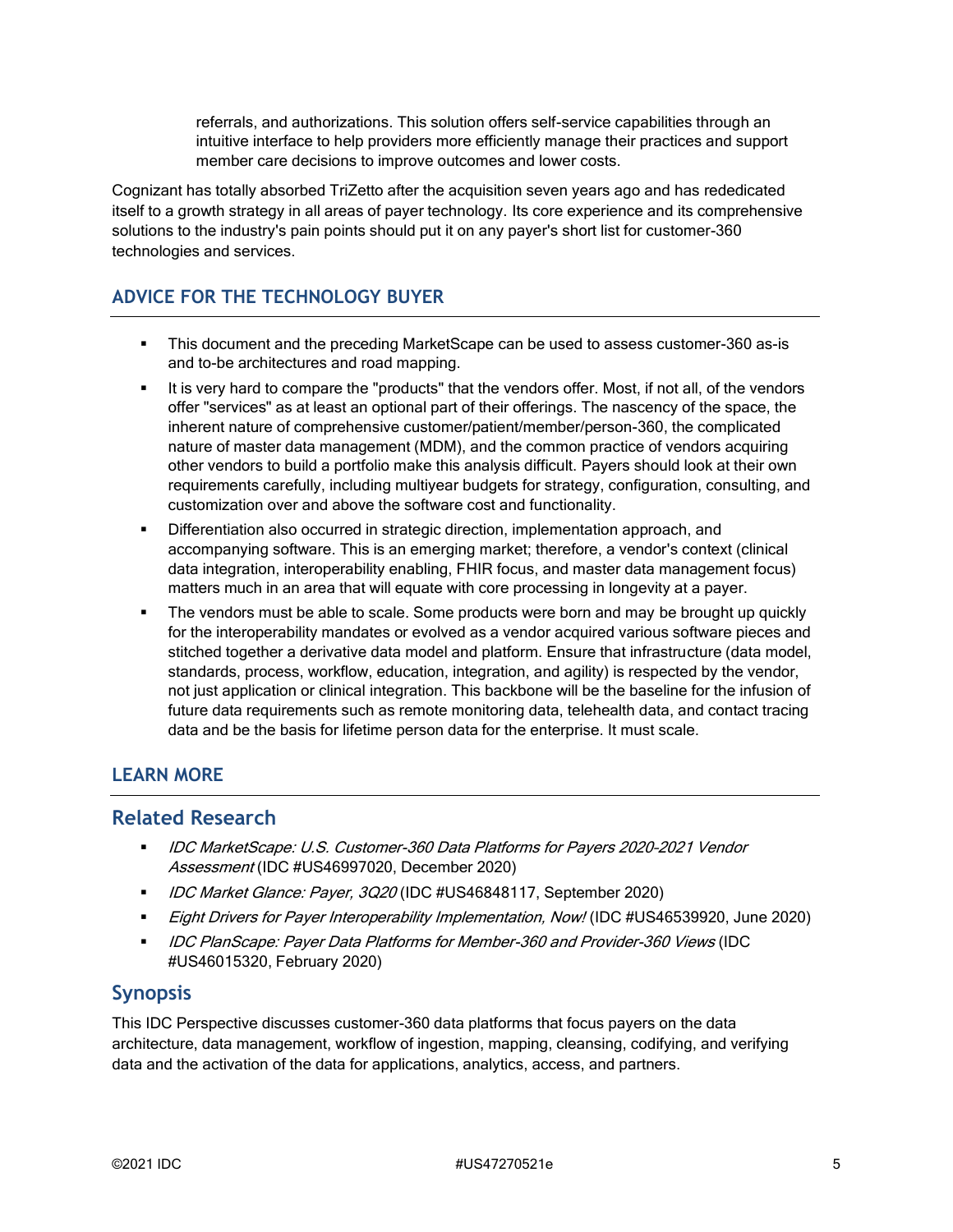The 12 vendors that focus on data management and interoperability plumbing were highlighted in a previous IDC MarketScape evaluation, published in December 2020. There are 22 other vendors who did not qualify for a complete MarketScape evaluation but are still identified as "vendors to watch" in this active space. This document identifies these vendors and reports publicly available information to complete a substantive study of this market.

"Around and throughout the customer-360 platform, there are long tentacles and subtle surrounding capabilities that must be considered when evolving a customer-360 technology infrastructure for payers," says Jeff Rivkin, research director, IDC Health Insights. "Vendors with comprehensive capability, niche functionality, and innovative approaches to open architectures and interoperability must be considered as payers attempt to integrate disparate sources and develop one clean, accurate, common member data profile for their internal and external constituencies."